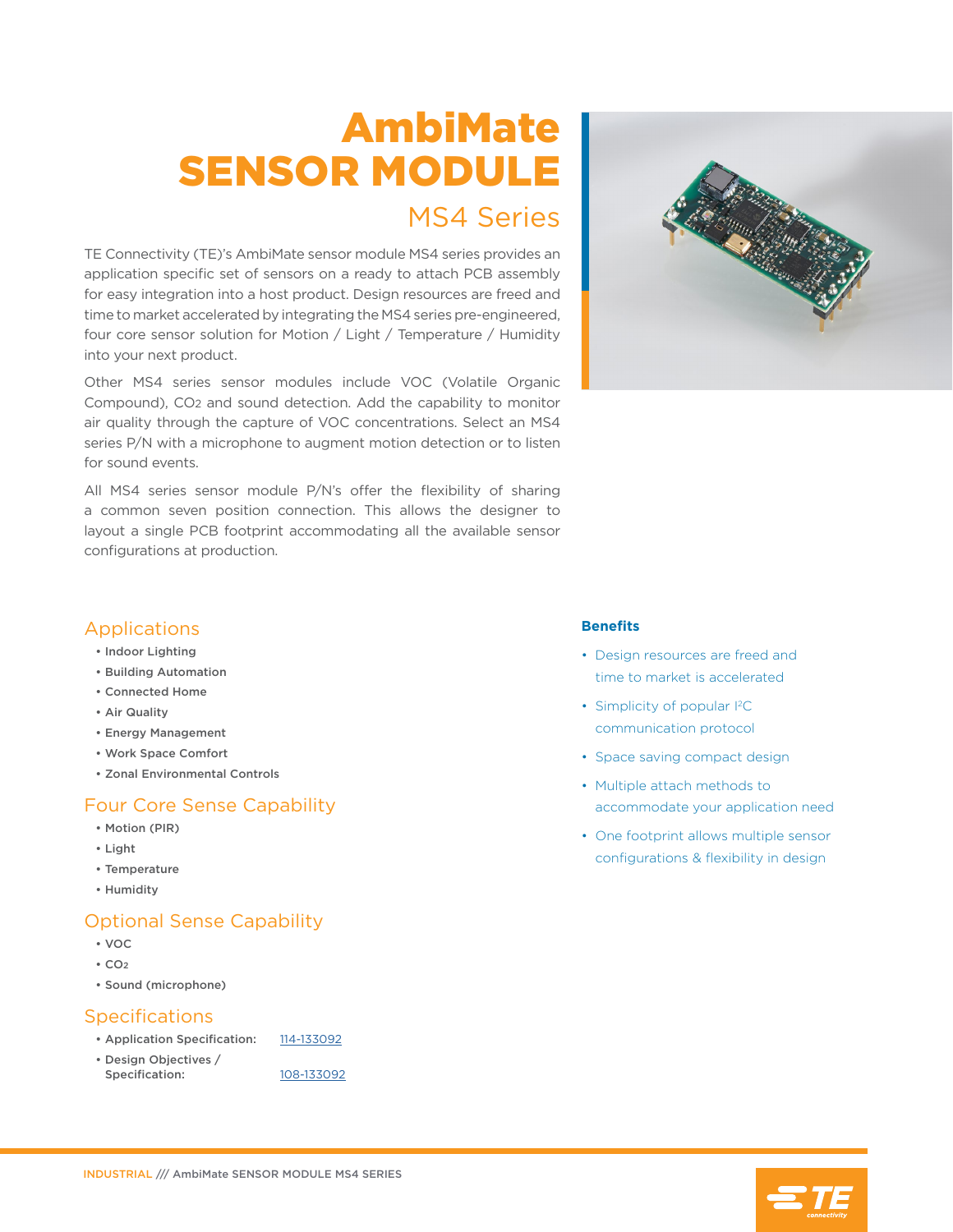#### Product Specifications





|    | <b>Item Sensor</b>  | <b>Sensor Performance</b>                                                                                                    |  |  |  |  |
|----|---------------------|------------------------------------------------------------------------------------------------------------------------------|--|--|--|--|
|    | Temperature         | $5^{\circ}$ C to +50 $^{\circ}$ C + 0.3 $^{\circ}$ C Accuracy,<br>1 second acquisition rate                                  |  |  |  |  |
|    | Relative Humidity   | 5% to 95% RH, 2% accuracy,<br>1 second acquisition rate                                                                      |  |  |  |  |
|    | Motion              | Interrupt driven, response<br><0.5 seconds                                                                                   |  |  |  |  |
|    | Ambient Light Level | 1 second acquisition rate                                                                                                    |  |  |  |  |
| 5. | Microphone          | Analog audio and interrupt driven<br>option, response <0.5 seconds                                                           |  |  |  |  |
| 6  | VOC                 | 0-1187ppb, 60 second acquisition rate                                                                                        |  |  |  |  |
|    | CO2                 | 400-8192ppm, 60 second acquisition<br>rate, (an equivalent CO <sub>2</sub> measurement<br>based on total VOC concentrations) |  |  |  |  |

| <b>Absolute Maximum Ratings</b>                            | <b>Symbol</b> | <b>Min</b> | <b>Max</b> | <b>Unit</b>                 |
|------------------------------------------------------------|---------------|------------|------------|-----------------------------|
| Storage Temperature                                        | Tstg          | $-40$      | 85         | $^{\circ}$ C                |
| Power Supply Input Voltage                                 | Vdd           | 3.1        | 3.5        | <b>VDC</b>                  |
| <b>Total System Current Draw</b>                           | Id            | X          | $10*$      | $mA^*$                      |
|                                                            |               |            |            | *w/ VOC/CO2 with value 33mA |
| <b>Electrical Characteristics</b>                          | Min           | <b>Max</b> |            | <b>Unit</b>                 |
| Analog Audio Output Sensitivity                            | $-25$         | $-19$      |            | dBV                         |
| Analog Audio Output Freg Range                             | 100           | 10k        |            | Hz                          |
|                                                            |               |            |            |                             |
| <b>Environmental Characteristics</b>                       | Min           | <b>Max</b> |            | Unit                        |
| <b>Operating Temperature</b>                               | -5            | 50         |            | $^{\circ}$ C                |
| Relative Humidity Operating,<br>Non-Condensing Environment | 5             | 95         |            | $\%$                        |

## **Electrical**

- 3.3VDC input
- I 2C Output (100 kBaud)
- Interrupt driven event pin for motion and sound level detection
- Design optimized for maximum battery life

#### Design Considerations

- Mounting location: ceiling, wall, corner
- PIR requires use of Fresnel lens (not TE supplied)
- Enclosure must allow free air movement over sensors
- Use of light pipe recommended to avoid shadowing

**Note:** Refer to Application Spec 114-133092 or contact TE for additional design<br>considerations when integrating with a host product.

## Pin Assignment

#### I 2C Signals

| <b>Pin</b><br><b>Signal</b> |            |            | I/O Description                               |  |  |  |  |
|-----------------------------|------------|------------|-----------------------------------------------|--|--|--|--|
|                             | <b>GND</b> |            | <b>Common Connection</b>                      |  |  |  |  |
|                             | Event Out  | $\bigcirc$ | Motion or sound level detected in environment |  |  |  |  |
| 3                           | <b>SCL</b> | Ο          | Clock Signal for I <sup>2</sup> C bus         |  |  |  |  |
| 4                           | <b>SDA</b> | O          | Data signal for I <sup>2</sup> C bus          |  |  |  |  |
| 5                           | NYY        |            | 3.3VDC Input                                  |  |  |  |  |

#### Audio Signals

| <b>Pin</b><br><b>Signal</b> |              | I/O Description                |  |  |  |
|-----------------------------|--------------|--------------------------------|--|--|--|
|                             | Audio Output | O   Analog audio output signal |  |  |  |
| GND                         |              | Common connection              |  |  |  |